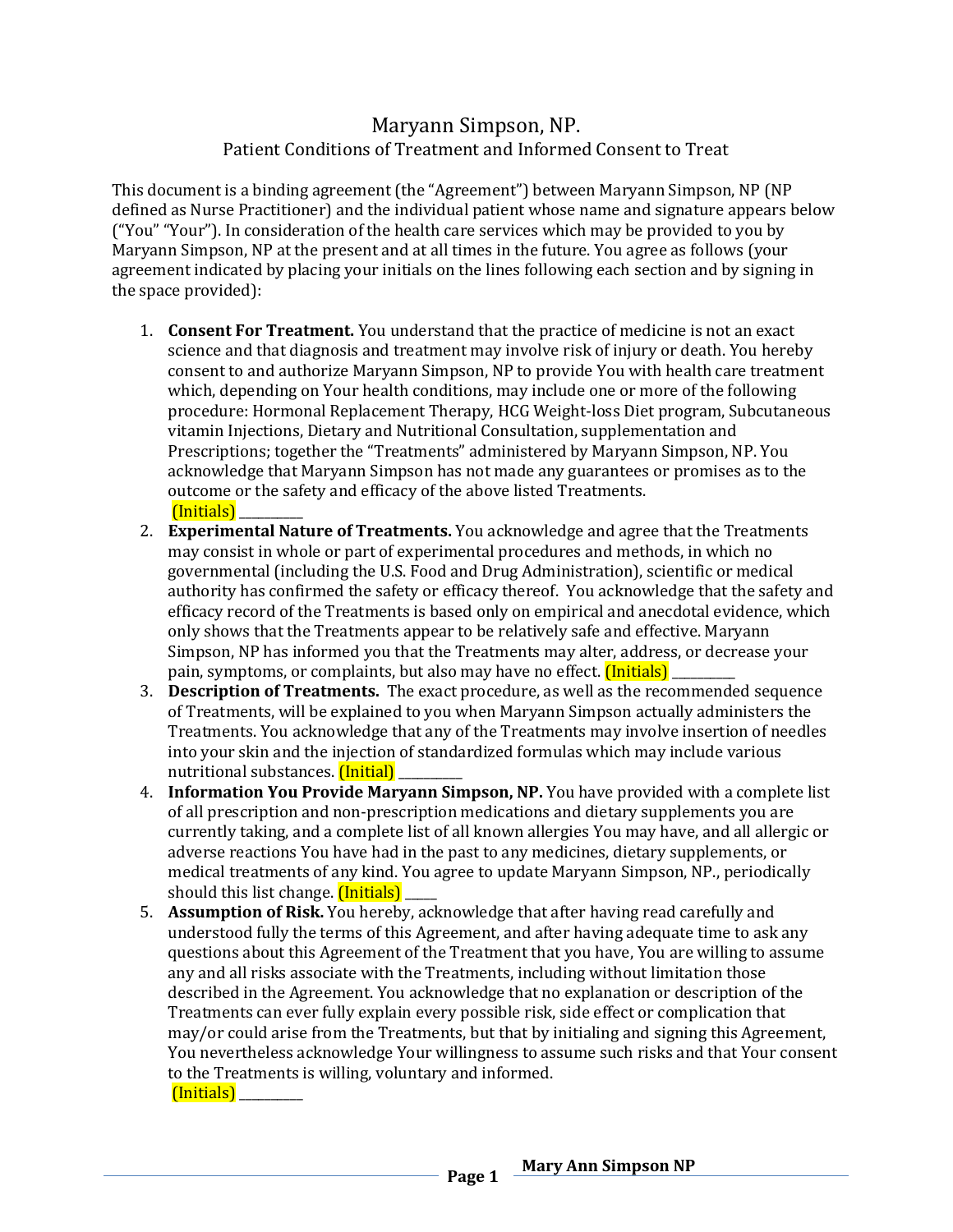- 6. **Alternatives.** You have been informed that there are alternatives to the Treatments including prescription medications and taking no action. *(Initials)*
- 7. **Independent Practitioner.** All treatments and procedures provided are between Maryann Simpson, NP and patient. Maryann Simpson, NP is not an employee at Embody Wellness and is providing care at this facility as an Independent practitioner. *(Initials)* \_\_\_\_\_\_\_

**By signing this Agreement, You indicate that You have read, understood and agree to its terms, You have received a copy of this Agreement, and that You are the patient, Guarantor, the patient's legal representative or legally authorized to sign this Agreement and accept its terms.** 

| <b>Patient Name</b> (Print) | Legal Guardian |  |
|-----------------------------|----------------|--|
| <b>Signature</b>            | Signature      |  |
| <b>Date</b>                 | Date           |  |

I Maryann Simpson, NP, hearby certify that I have explained to the patient or authorized person the nature of the proposed treatments, the medically significant alternatives, and in lay terms the purpose, likelihood of success, benefits, and reasonably foreseeable risks, complications, and consequences of treatment. The patient or person authorized has had the opportunity to ask questions and has stated that no further explanation was desired.

| Nurse Practitioner Signature (Maryann Simpson, NP) |      |
|----------------------------------------------------|------|
|                                                    | Date |
|                                                    |      |
|                                                    |      |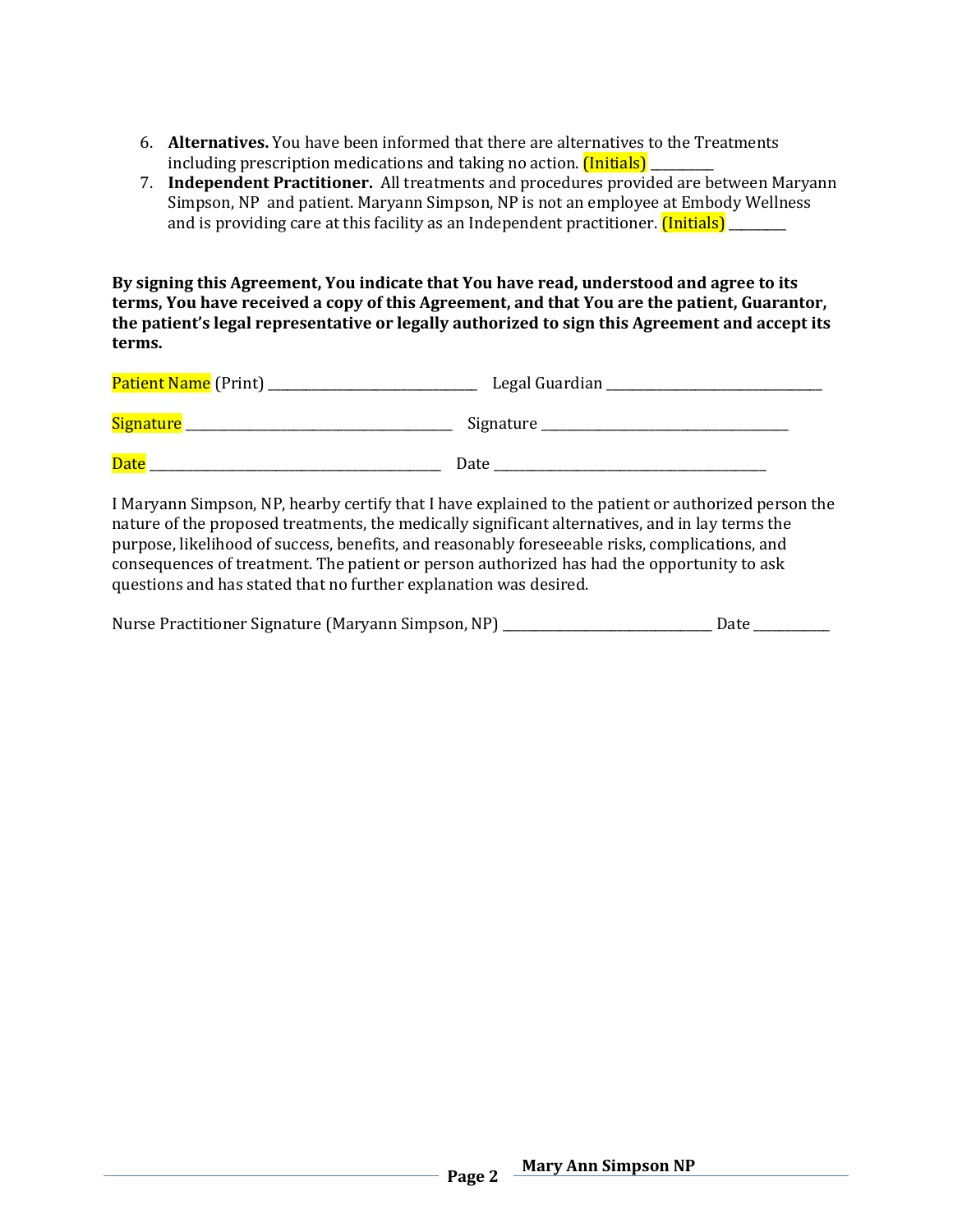## **PATIENT/PROVIDER AGREEMENT FORM** Mary Ann Simpson NP.

## DESCRIPTION OF SERVICES:

Maryann provides a comprehensive evaluation of your hormones and lifestyle. She will optimize any hormone deficiencies with bio-identical hormone replacement therapy, nutrition and supplementation.

While Maryann is devoted to supporting her patients in optimal health and has a successful history of doing so, she is not solely responsible for your health results. Whole lifestyle approach and personal accountability are crucial pieces to having health, vitality and wellbeing. This is a cash pay practice, we do not bill Insurance.

### PROVIDER CONTACT GUIDELINES:

In order to keep our prices accessible and balance Maryann's schedule, you will be required to schedule an appointment for most questions and concerns. Please note that our office is not a concierge or boutique type practice. These types of concierge services charge thousands of dollars annually and include 24/7 availability and same day service.

If you have administrative questions call the office at (916) 293-9831. If you have health related questions that are not an emergency (for emergencies you must call 911) please email [Maryannsimpsonnp@embodywellness.com](mailto:Maryannsimpsonnp@embodywellness.com) and allow 72 hours for a response.

This contract signs you up for our email newsletter. This is our primary source of communication regarding important policy and price changes. It also gives supportive health information and special offerings. You can unsubscribe at any time.

## PRESCRIPTION POLICY:

Please call the prescribing pharmacy for all prescription refills. We require 72 hours to respond to all prescription requests which will be sent to us by the pharmacy. If you are due for your annual or would like to see Maryann for a follow-up appointment, you can schedule either by calling the office at (916) 293-9831or online at Embodywellness.com.

## TESTING POLICY:

All Hormone and Thyroid testing needs to be ran through Spectracell laboratories. Testing through the same lab company keeps a more accurate record and helps Maryann to track your progress more effectively. If you are put on Testosterone or thyroid medication you will have to be re-tested in 8-12 weeks to ensure the level is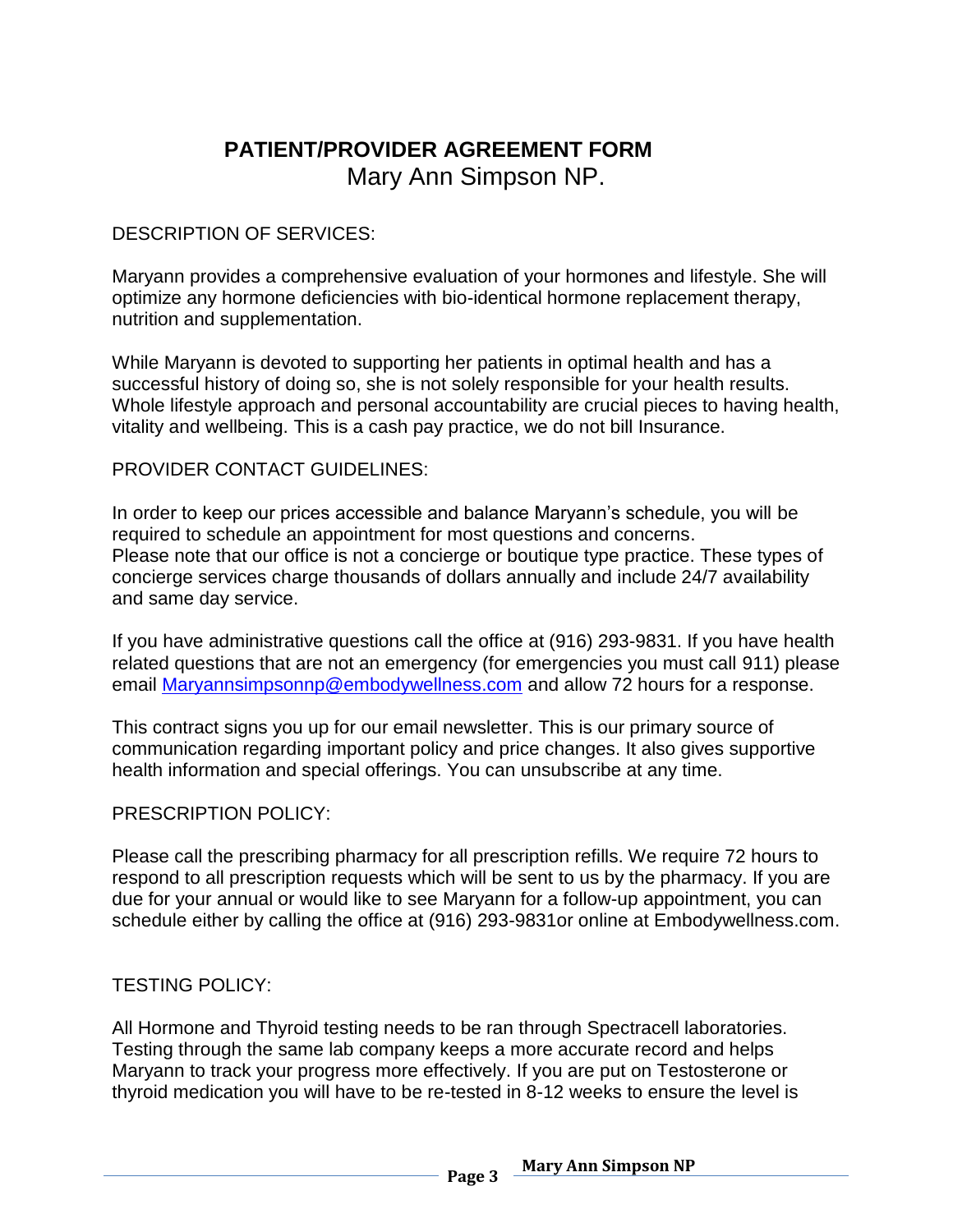correct. Any change in Testosterone or Thyroid medication requires a visit and you will have to repeat labs again in 8-12 weeks to ensure proper hormone levels as well as a follow-up appointment to review results.

Maryann does not order labs for patients with Medicare, claims will NOT be made to Medicare and therefore Medicare patients must pay the cash price for Labwork.

## CANCELLATION POLICY:

We are open Monday-Thursday and we have a 24-hour cancellation policy. You must cancel your appointment one full business day (business day is described as Monday-Thursday) before the scheduled visit. Please contact our office within 24 hours to cancel or reschedule your appointment. We require prepayment for all Initial Consultations, if you do not cancel within one full business day you will not be reimbursed for the cost of that initial visit.

### REFUND POLICY:

We do not offer refunds on services provided by Maryann. We offer returns only on unopened supplements with receipt.

INSURANCE:

Mary Ann does not bill medical insurance. We are not allowed to provide any blood testing or super bills for Medicare or Medicaid.

I have read the entire Agreement above and been given the opportunity to ask questions.

\_\_\_\_\_\_\_\_\_\_\_\_\_\_\_\_\_\_\_\_\_\_\_\_\_\_\_\_\_\_ \_\_\_\_\_\_\_\_\_\_\_\_\_\_\_\_\_\_\_\_\_

Patient Name (Please Print) Todays Date

\_\_\_\_\_\_\_\_\_\_\_\_\_\_\_\_\_\_\_\_\_\_\_\_\_\_\_\_\_ Patient Signature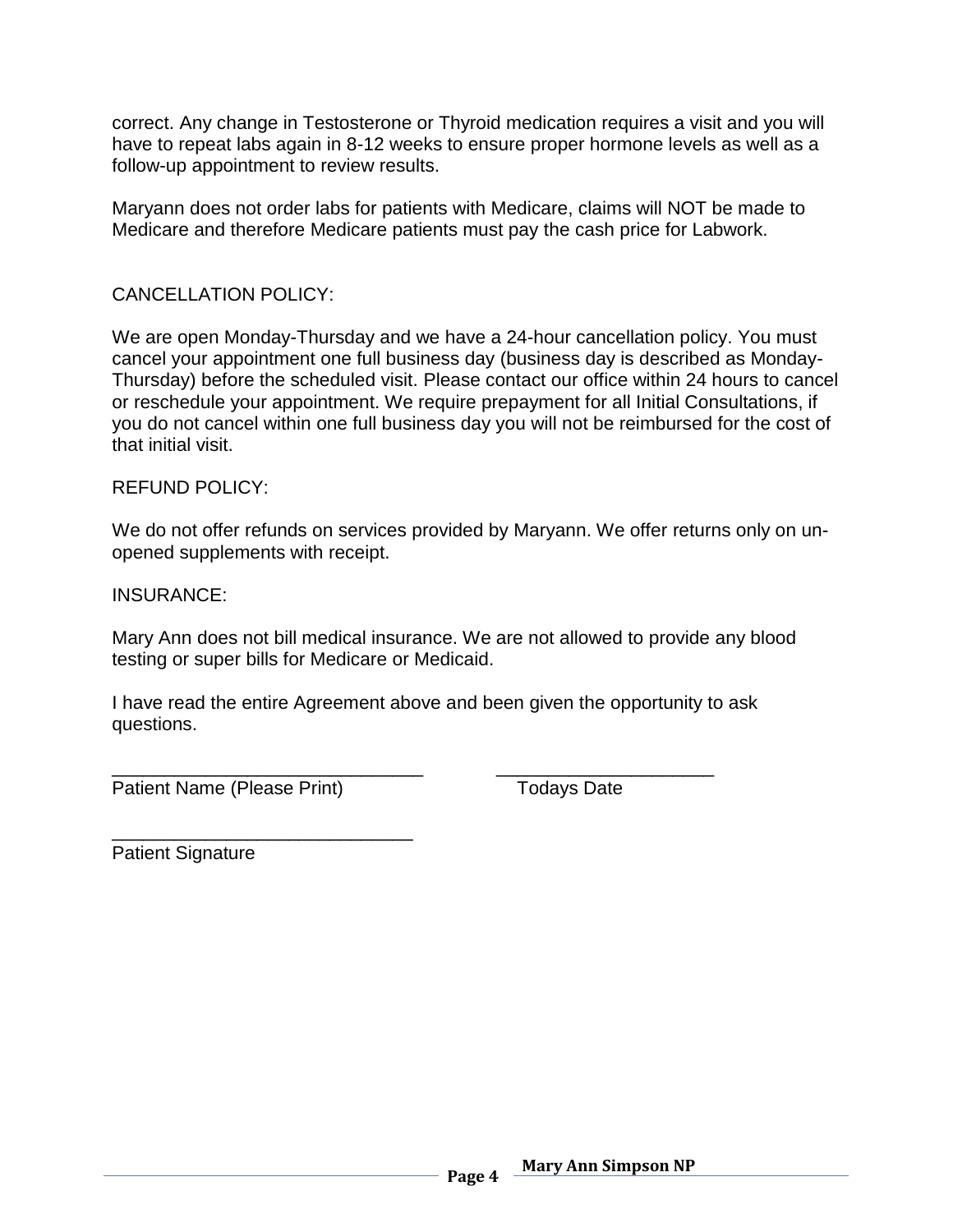# **PATIENT CONSENT FOR USE AND DISCLOSURE OF PROTECTED HEALTH INFORMATION**

I hereby give my consent for Mary Ann Simpson to use and disclose protected health information (PHI) about me to carry out treatment, payment and health care operations. (The Notice of Privacy Practices provided by Mary Ann Simpson NP describes such uses and disclosures more completely

I have the right to review the Notice of Privacy Practices prior to signing this consent. Mary Ann Simpson NP reserves the right to revise its Notice of Privacy Practices at any time. A revised Notice of Privacy Practices may be obtained by forwarding a written request to Mary Ann Simpson NP.

With this consent, Mary Ann Simpson NP may call my home or other alternative location and leave a message on voice mail or in person in reference to any items that assist the practice in carrying out TREATMENT, PAYMENT, AND HEALTH CARE OPERATIONS, such as appointment reminders, insurance items and any calls pertaining to my clinical care, including laboratory test results, among others.

With this consent Mary Ann Simpson NP may mail, email or text to my home or other alternative location any items that assist the practice in carrying out TREATMENT, PAYMENT, AND HEALTH CARE OPERATIONS, such as appointment reminder cards and patient statements.

With this consent, Mary Ann Simpson NP may email to my home or other alternative location any items that assist the practice in carrying out TREATMENT, PAYMENT, AND HEALTH CARE OPERATIONS, such as appointment reminder cards and patient statements. I have the right to request that Mary Ann Simpson NP restrict how it uses or discloses my PHI to carry out TREATMENT, PAYMENT, AND HEALTH CARE OPERATIONS. The practice is not required to agree to my requested restrictions, but if it does, it is bound by this agreement.

By signing this form, I am consenting to allow Mary Ann Simpson NP to use and disclose my PHI to carry out treatment, payment, and healthcare operations. I may revoke my consent in writing except to the extent that the practice has already made disclosures in reliance upon my prior consent. If I do not sign this consent, or later revoke it, Mary Ann Simpson NP may decline to provide treatment to me.

Signed by: \_\_\_\_\_\_\_\_\_\_\_\_\_\_\_\_\_\_\_\_\_\_\_\_\_\_\_\_\_Date: \_\_\_\_\_\_\_\_

Patient or Legal Guardian

 $\frac{1}{\sqrt{2}}$  ,  $\frac{1}{\sqrt{2}}$  ,  $\frac{1}{\sqrt{2}}$  ,  $\frac{1}{\sqrt{2}}$  ,  $\frac{1}{\sqrt{2}}$  ,  $\frac{1}{\sqrt{2}}$  ,  $\frac{1}{\sqrt{2}}$  ,  $\frac{1}{\sqrt{2}}$  ,  $\frac{1}{\sqrt{2}}$  ,  $\frac{1}{\sqrt{2}}$  ,  $\frac{1}{\sqrt{2}}$  ,  $\frac{1}{\sqrt{2}}$  ,  $\frac{1}{\sqrt{2}}$  ,  $\frac{1}{\sqrt{2}}$  ,  $\frac{1}{\sqrt{2}}$ 

Print Patient's Name **Print Name Print Name of Legal Guardian**, if applicable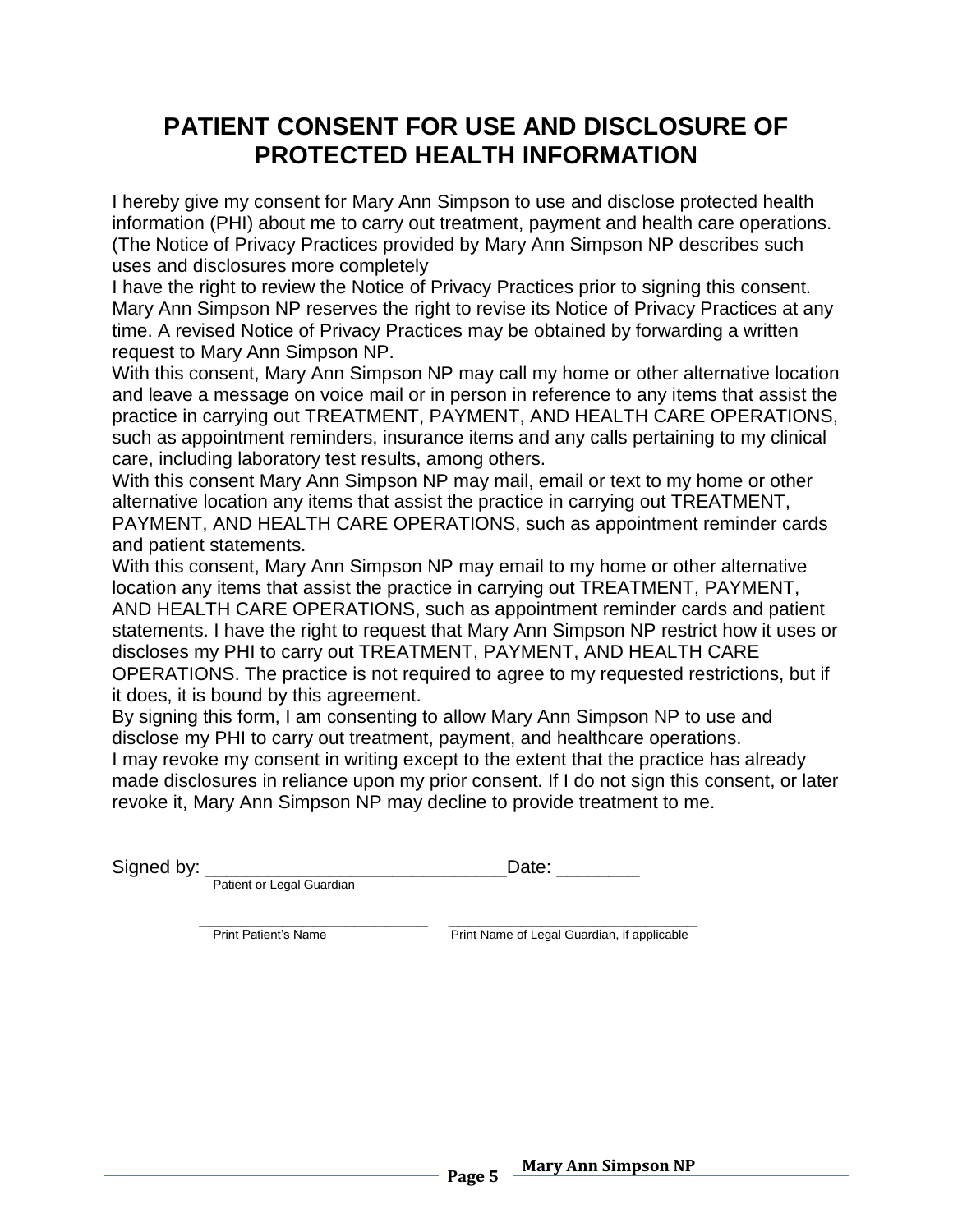Mary Ann Simpson NP 805-2 Wales Drive Folsom CA 95630 916-293-9831

## **INITIAL CONSULTATION EVALUATION**

| Name                                        |                      | Date Date of Birth |
|---------------------------------------------|----------------------|--------------------|
| Address                                     |                      |                    |
| E-Mail Address _________________________    | Phone # Phone # 2002 |                    |
|                                             |                      |                    |
| BP HT WT                                    |                      |                    |
| Do you have health insurance?___            |                      |                    |
| If yes, who is your Carrier?_______________ |                      |                    |
| How did you hear about us?                  |                      |                    |
| Primary Care Physician                      |                      |                    |

### **SOCIAL HISTORY:**

| Married / Single / Divorced / Widowed    |  |
|------------------------------------------|--|
|                                          |  |
|                                          |  |
|                                          |  |
| <b>CURRENT MEDICATIONS / SUPPLEMENTS</b> |  |
|                                          |  |

ALLERGIES TO MEDICATIONS \_\_\_\_\_\_\_\_\_\_\_\_\_\_\_\_\_\_\_\_\_\_\_\_\_\_\_\_\_\_\_\_\_\_\_\_\_\_\_\_\_\_\_

| <b>FEMALE ONLY:</b>                                                               |
|-----------------------------------------------------------------------------------|
| Date of most recent PAP                                                           |
| Date of most recent Blood Test Results (Bring copies if available)                |
| Date of most recent Mammogram                                                     |
| Age of first period __________                                                    |
| Last menstrual period ____                                                        |
| Please list any current or history of menstrual problems: PMS, breast tenderness, |
| irregular menstrual cycles, heavy or painful periods, headaches                   |
|                                                                                   |

| Uterine fibroids                                     |  |
|------------------------------------------------------|--|
| Abnormal PAP results                                 |  |
| Number of pregnancies<br>Miscarriages __________     |  |
| vaginal or cesarean deliveries<br>Number of children |  |
| History or current use of birth control              |  |

\_\_\_\_\_\_\_\_\_\_\_\_\_\_\_\_\_\_\_\_\_\_\_\_\_\_\_\_\_\_\_\_\_\_\_\_\_\_\_\_\_\_\_\_\_\_\_\_\_\_\_\_\_\_\_\_\_\_\_\_\_\_\_\_\_\_\_\_\_\_ \_\_\_\_\_\_\_\_\_\_\_\_\_\_\_\_\_\_\_\_\_\_\_\_\_\_\_\_\_\_\_\_\_\_\_\_\_\_\_\_\_\_\_\_\_\_\_\_\_\_\_\_\_\_\_\_\_\_\_\_\_\_\_\_\_\_\_\_\_\_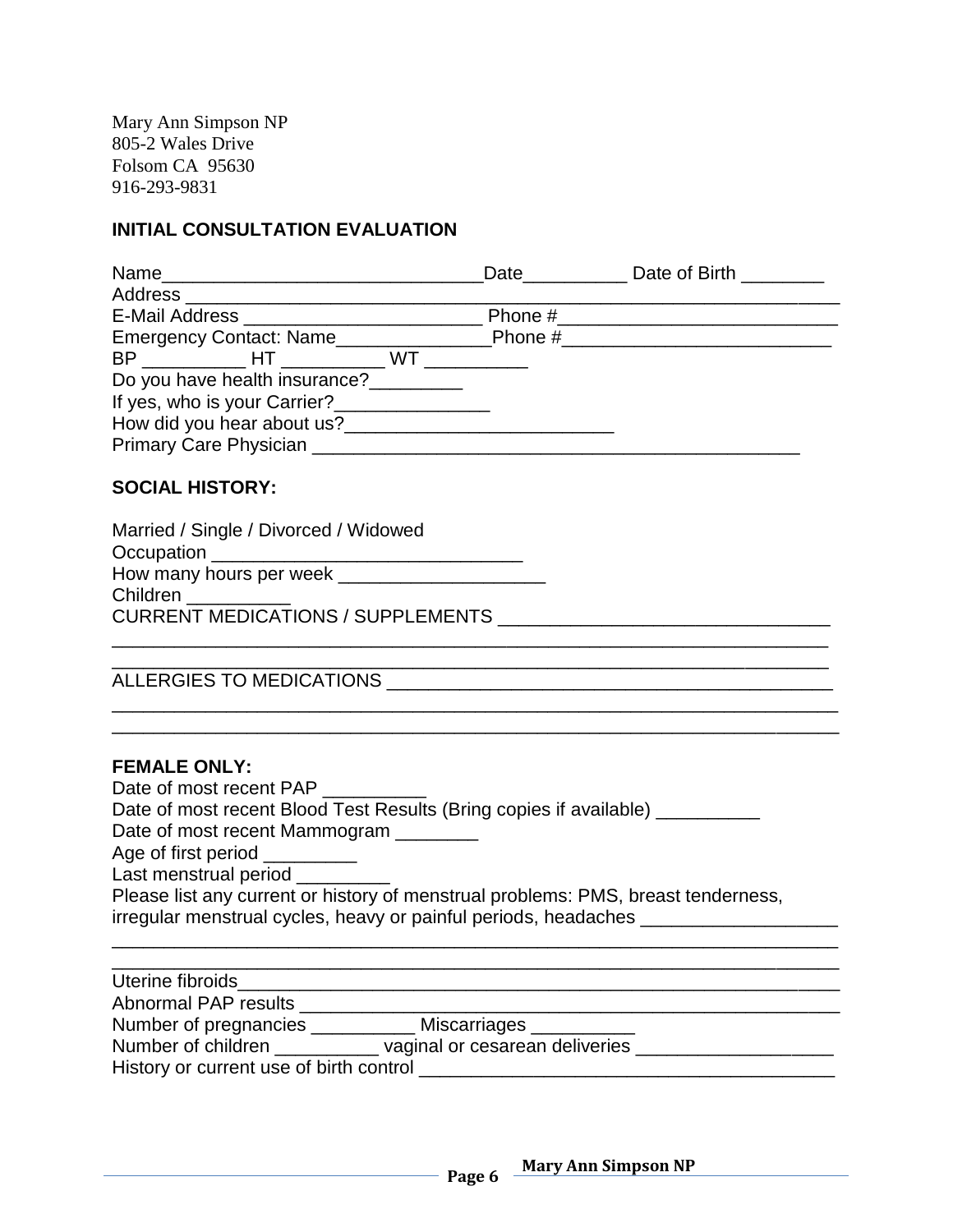### **MALE ONLY:**

Date of most recent prostate exam Date of most recent Blood Test Results (Bring copies if available) \_\_\_\_\_\_\_\_\_\_ Date of most recent Colonoscopy\_\_\_\_\_\_\_\_

#### **MEDICAL HISTORY:**

Please circle if indicated or add to the list if not mentioned below.

- Heart disease
- High blood pressure
- High cholesterol
- **•** Gastrointestinal
- Anxiety
- Depression
- Thyroid problem
- Blood clots
- Urinary problems
- Diabetes
- Liver disease
- Insomnia
- Cancer
- Osteoporosis
- Arthritis
	- Chronic Fatigue
	- **•** Fibromyalgia

| Additional medical history information: |  |
|-----------------------------------------|--|
| Smoking, history or current             |  |
| Alcohol consumption                     |  |

### **SURGICAL HISTORY:**

Type of surgeries/ dates \_\_\_\_\_\_\_\_\_\_\_\_\_\_\_\_\_\_\_\_\_\_\_\_\_\_\_\_\_\_\_\_\_\_\_\_\_\_\_\_\_\_\_\_\_\_\_

### **FAMILY MEDICAL/ SURGICAL HISTORY:**

MOTHER-

FATHER-

BROTHER-

SISTER-

CHILDREN-